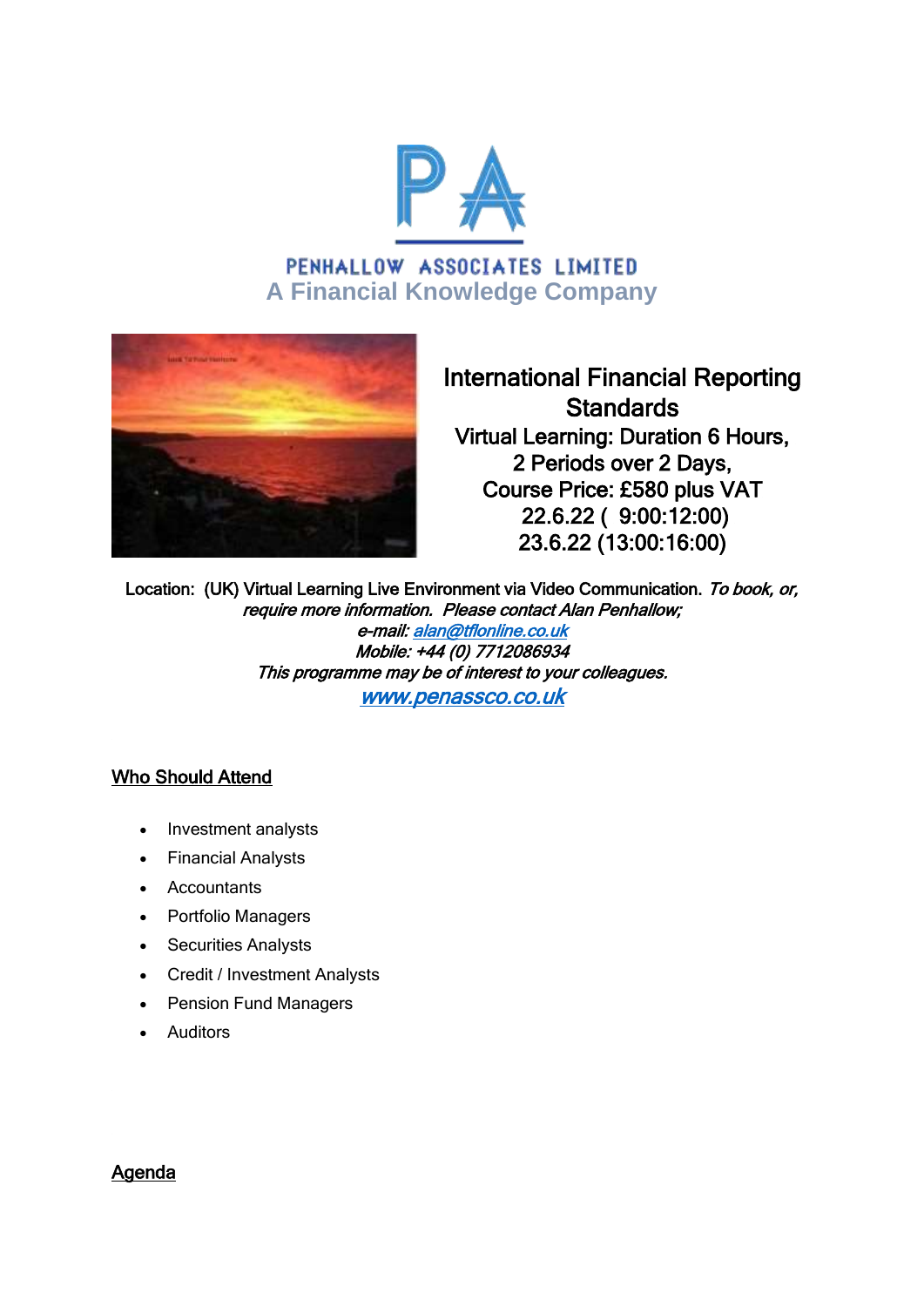- Applying the International Financial Reporting Standards in Practice
- The IFRS Framework
- Interpretations of those standards
- Up to date current position
- Impact of new and expected changes

There is a growing concern that the highly complex International Financial Reporting Standards (IFRS) are difficult to implement in practice, and will require substantial investment in database software. The problem is very acute for medium sized companies who may not have the resources to implement the standards in the detail that is required.

With well trained professionals however, the burden can be substantially reduced. By keeping abreast of changes professionals can plan ahead.

### **Overview**

- Applying IFRS in Practice
- The Framework
- Statement of Financial Position
- Statement of Comprehensive Income
- Statement of Changes in Equity
- Statement of Cash Flows: choice between direct and indirect method

### Financial statement presentation and disclosure

- IAS 8 Changes in accounting policies, estimates and accounting errors
- Related parties disclosure
- Discontinued operations
- Operating segments

# IFRS 9 Fair Value & Cash Flow Hedge Accounting

- Identifying ineffectiveness
- Splitting a hedge between effectiveness and ineffectiveness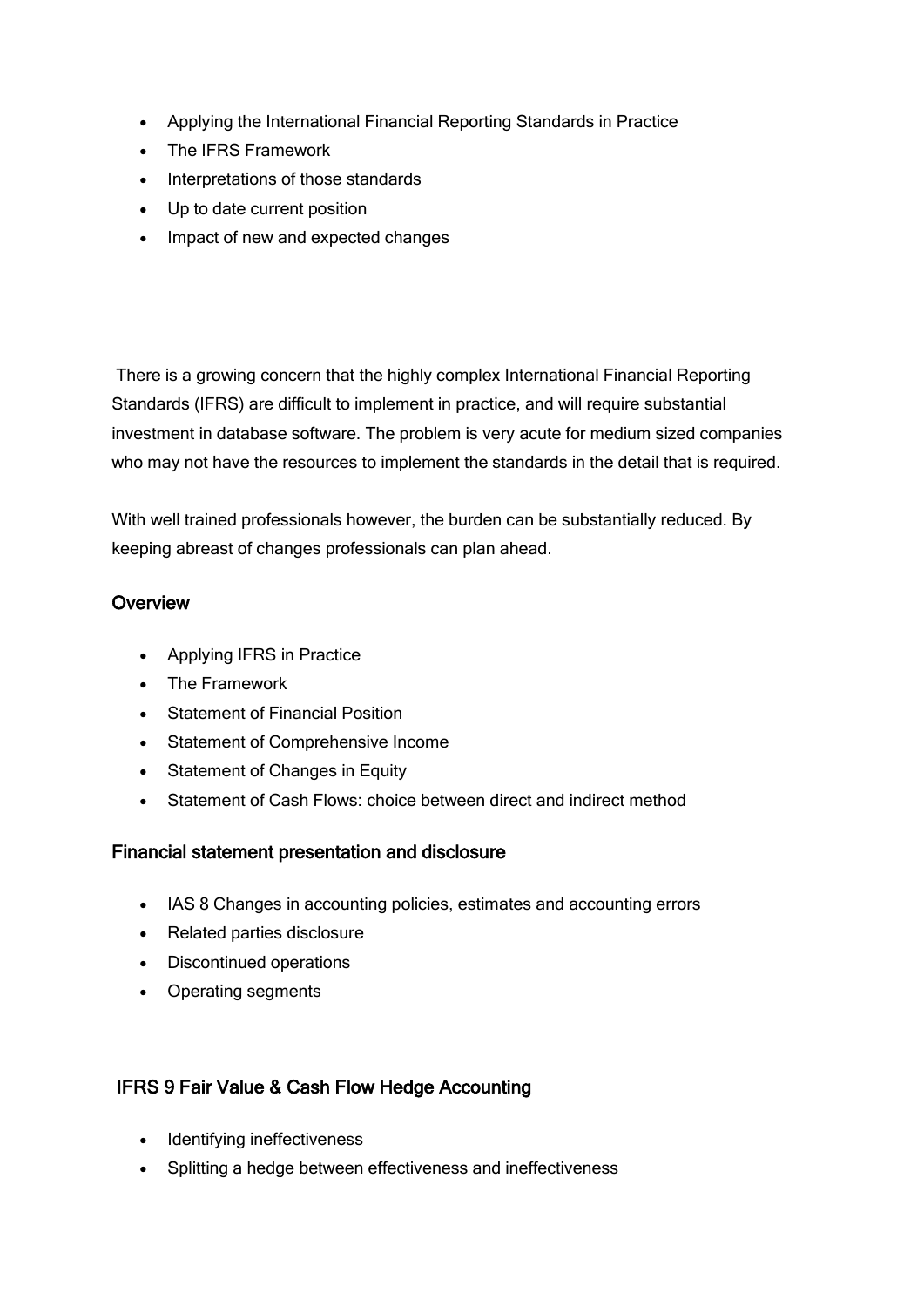- Excluding spot forward differential
- Addressing documentation issues

### Revenue Recognition for Goods and Services

- Interest, royalties and dividends
- Fair Value and other valuation issues
- Inventory impairment
- Property, plant and equipment
- Pensions and retirement
- **Effective Interest rates**

#### **Valuation**

- Depreciation
- Revaluation
- Assets held for sale

#### Measurement alternatives

- 1. Intangible assets
- 2. Purchased intangibles
- 3. Investment property transfers
- 4. Acquisition as part of a business combination
- 5. Internally generated intangible assets
- 6. Measurement requirements and alternatives

#### Impairment

- 1. Identifying impairment indicators
- 2. Determining recoverable amount
- 3. Measuring and recognising impairment
- 4. Cash generating units and impairment of goodwill

#### Case Study: Annual report of major local company and major financial institution

### Trainer Profile